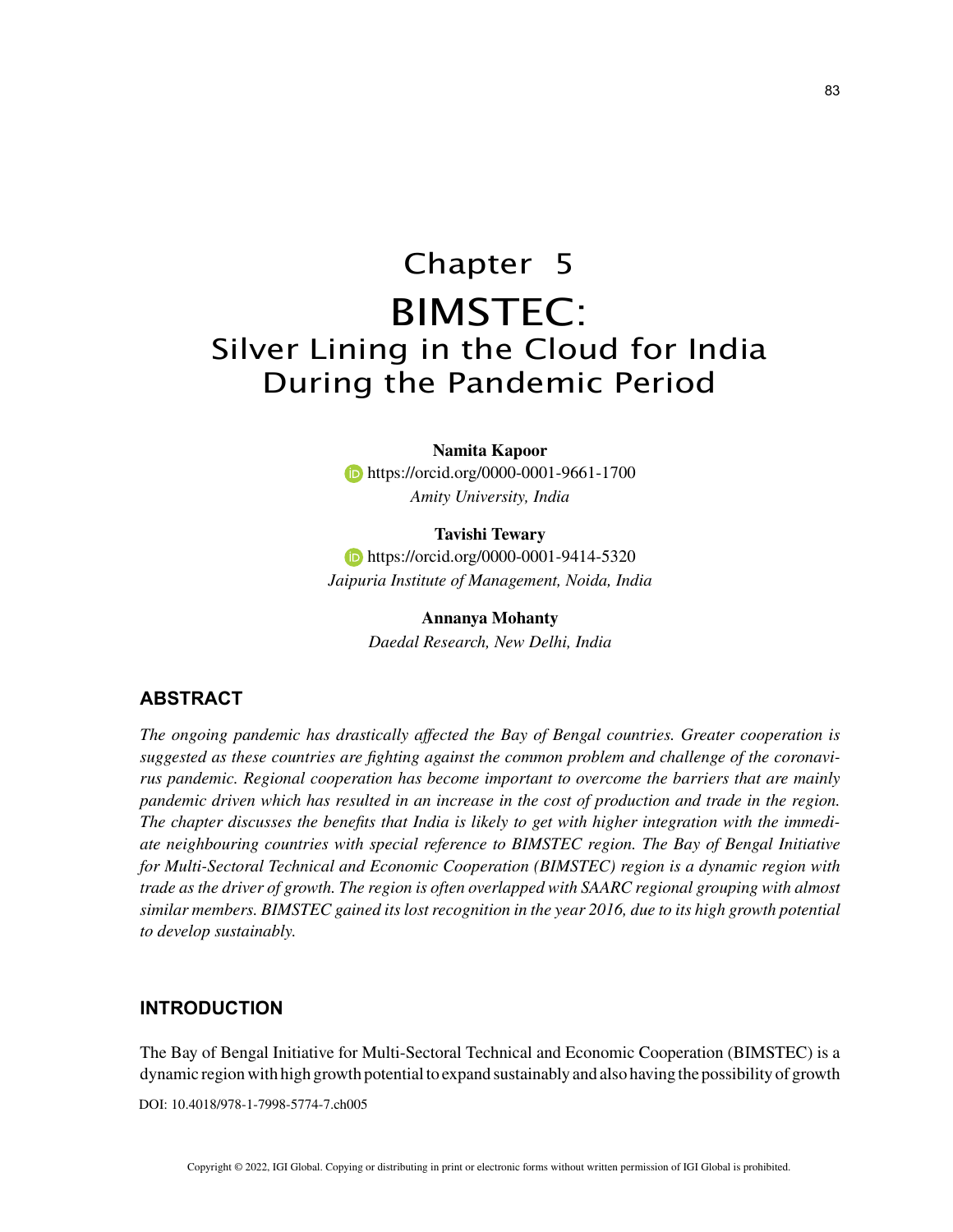convergence between member countries (Elangovan, 2019; Towhid & Kiyoto, 2019). Self-propelled growth impulses put these economies on a high growth trajectory. The region is a conglomeration of forceful economies from both South Asia and Southeast Asia. During the period of recession, the BIMSTEC region is one of the most resilient regions of the world with very high economic growth performance. The region has been greatly influenced by the strategy of globalization and has been switching between the strategies of Export-Led Growth (ELG) and Domestic Demand Led Growth (DDLG) from time to time to maintain high growth over time irrespective of the global trade regimes of buoyancy or recession in place. With gradual structural change happening in the region, many regional economies are in the process of becoming industrialized or in the process of 'catching up' industrialization. The convergence of high growth in the region has given a new identity to the region.

BIMSTEC is a sub-regional trading arrangement, comprising seven member nations from the contiguous regions of South Asia and Southeast Asia. From the total of seven members, five of them are from the South Asian region such as Bangladesh, Bhutan, India, Nepal, and Sri Lanka, and the rest two countries are from South East Asia namely Myanmar and Thailand. The regional grouping was established in 1997 with five economies of the South and South-East Asian regions and the grouping was further expanded with the inclusion of Bhutan and Nepal in 2004. The progress in the grouping was slow in the first two decades of its inception but suddenly caught the limelight of the global economy in 2016 with India's robust initiative to foster the region's performance. After the Uri attack in October 2016 (at an Indian military base), India decided to revive BIMSTEC, which was maintaining a low profile for a long period despite having a secretariat in Dhaka and negotiating for a Free Trade Agreement (FTA) among member countries (Padmaja, 2017). After the BRICS Summit in Goa, the Indian Prime Minister held an awareness meeting with BIMSTEC leaders to refocus on the relevance of the grouping. BIMSTEC countries were in agreement with New Delhi's call to boycott the SAARC summit held in November 2016 in Islamabad.

The revival of BIMSTEC came at a time when SAARC cooperation reaches its lowest point on account of the growing standoff between India and Pakistan on the issue of military intervention in 2016. As progress in the SAARC region was almost a standstill over some time, as an alternative regional forum, BIMSTEC emerged as a new regional platform to discuss the regional integration process to enhance regional economic welfare (Rahman & Kim, 2015). BIMSTEC is a vibrant region having large synergies between countries to cooperate for mutual gains in diverse sectors. As regional economies are endowed with self-propelled growth potentials, coming together of these regional economies could take the region on a high growth trajectory.

In various ministerial meetings, BIMSTEC leaders agreed to cooperate in seven key areas including those of trade, investment, logistics, energy, etc. among others. There were broad agreements between member countries in principle to take advantage of the continuity of the regional economies by developing transport infrastructure across borders and adopting suitable regional Agreements to spur economic activities in the region. These trade and investment facilitating measures can promote intra-regional trade (IRT) to grow fast. As such IRT of BIMSTEC has posted a better performance vis-à-vis SAARC during the past decade (Ain & Shah, 2019; Kaur, Sarin & Dhami, 2016). Trade cooperation combined with investment may add more strength to present economic activities within the region. As the region is a combination of littoral and landlocked economies, a cost-effective transportation system is a major impediment for trade within the region. With multi-modal transport facilities, the region can overcome connectivity issues to a large extent (Rahman, 2014). Similarly, trade facilitation is an important issue in the region and new initiatives are in place to overcome such impediments linked to regional trade. For